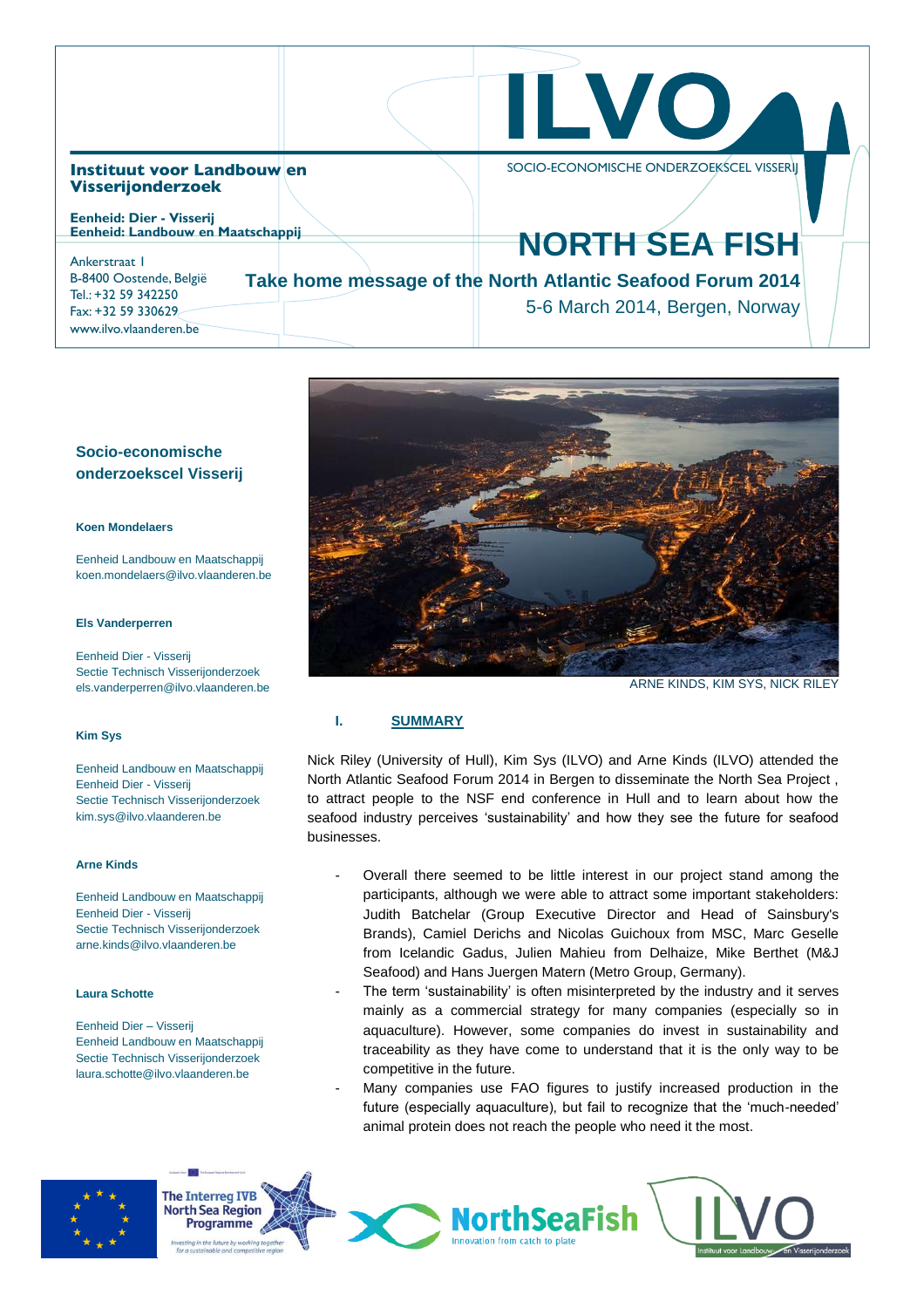## **II. OBJECTIVES OF OUR PRESENCE AT NASF**

- Disseminate the NSF project and invite people to the NSF end conference in September.
- Broaden our professional networks
- Learn more about the concerns and future perspectives of the seafood industry

## **III. TAKE HOME MESSAGE**

The three of us tried to cover as much topics as possible. We kept notes during the talks and here report on some interesting things we have heard throughout the seminar – the take home message.

1. Retail – presentations by major European retailers

### **a) Judith Batchelar, Group Executive Director and Head of Sainsbury's Brands**

- Vision: be the most trustworthy retailer in the UK
- Sainsbury's has adopted a sustainable seafood strategy: Fish With Thought campaign [\(http://www.sainsburys-live-well-for-less.co.uk/products-values/fish-with-thought\)](http://www.sainsburys-live-well-for-less.co.uk/products-values/fish-with-thought). As part of this strategy, the 'switch-the-fish' initiative aims to introduce less known fish to consumers [\(http://www.j](http://www.j-sainsbury.co.uk/media/latest-stories/2013/20130123-sainsburys-helps-the-nation-switch-the-fish)[sainsbury.co.uk/media/latest-stories/2013/20130123-sainsburys-helps-the-nation-switch-the-fish\)](http://www.j-sainsbury.co.uk/media/latest-stories/2013/20130123-sainsburys-helps-the-nation-switch-the-fish).
- According to a survey from MSC, consumers are convinced that buying sustainable seafood has a positive effect on the environment, but only a small percentage is prepared to pay more for it or to visit multiple stores until they have found what they are looking for.
- Sustainability is an important part of Sainsbury's business strategy ("sustainability is good business"). From our conversation with Judith Batchelar after her talk, we found out that Sainsbury's is mainly focusing on MSC to convey their message to consumers. Furthermore, Sainsbury's is looking at ways to organize full traceability (in both directions: from vessel to consumer and back from consumer to vessel). Closing the information stream seems to be a problem as suppliers all have their own ways to transfer sustainability information to retailers.
- Remark: catch method is not part of the communication strategy of Sainsbury's, although it is a very important criterion for evaluating sustainability. Also in most other presentations, catch method was not considered.

## **b) Hans-Jurgen Matern, Group Executive Board Member of Metro**

- Metro is organizing traceability 'in the cloud', according to GS1 standards. The concept of traceability in the cloud is that market actors upload their information on providence of the seafood, scientific species name, catch area, catch method, time of catch, time of processing, etc. in the cloud, so that it is accessible to other actors. Metro aims to do this for all their products, not only for seafood. There are several pilot projects running in 2013-2014.
- Metro was also one of the initiators of the Global Sustainable Seafood Initiative (GSSI). GSSI aims to develop a benchmarking tool to compare different certification programmes. The reason to do this is the fast expansion of labels and certificates which confuses consumers. For more information: [http://sustainableseafoodcoalition.org/news/new-gssi-website-launches.](http://sustainableseafoodcoalition.org/news/new-gssi-website-launches) GSSI is a collaboration between retailers (a.o. Delhaize, Anova Seafood, Sodexo, Sainsbury's, Metro, …) and NGOs (a.o. WWF, MCS, FAO, etc.) The vision of GSSI is that retailers have to ensure that their products are sustainable, regardless of the label on the package. However, retailers have to know which labels are trustworthy.

## **c) Others**

## - **Swedish retailer ICA, presentation by Kent Olsson**

- $\circ$  Products have to be produced as close as the source (and end user) as possible
- o Social standards for aquaculture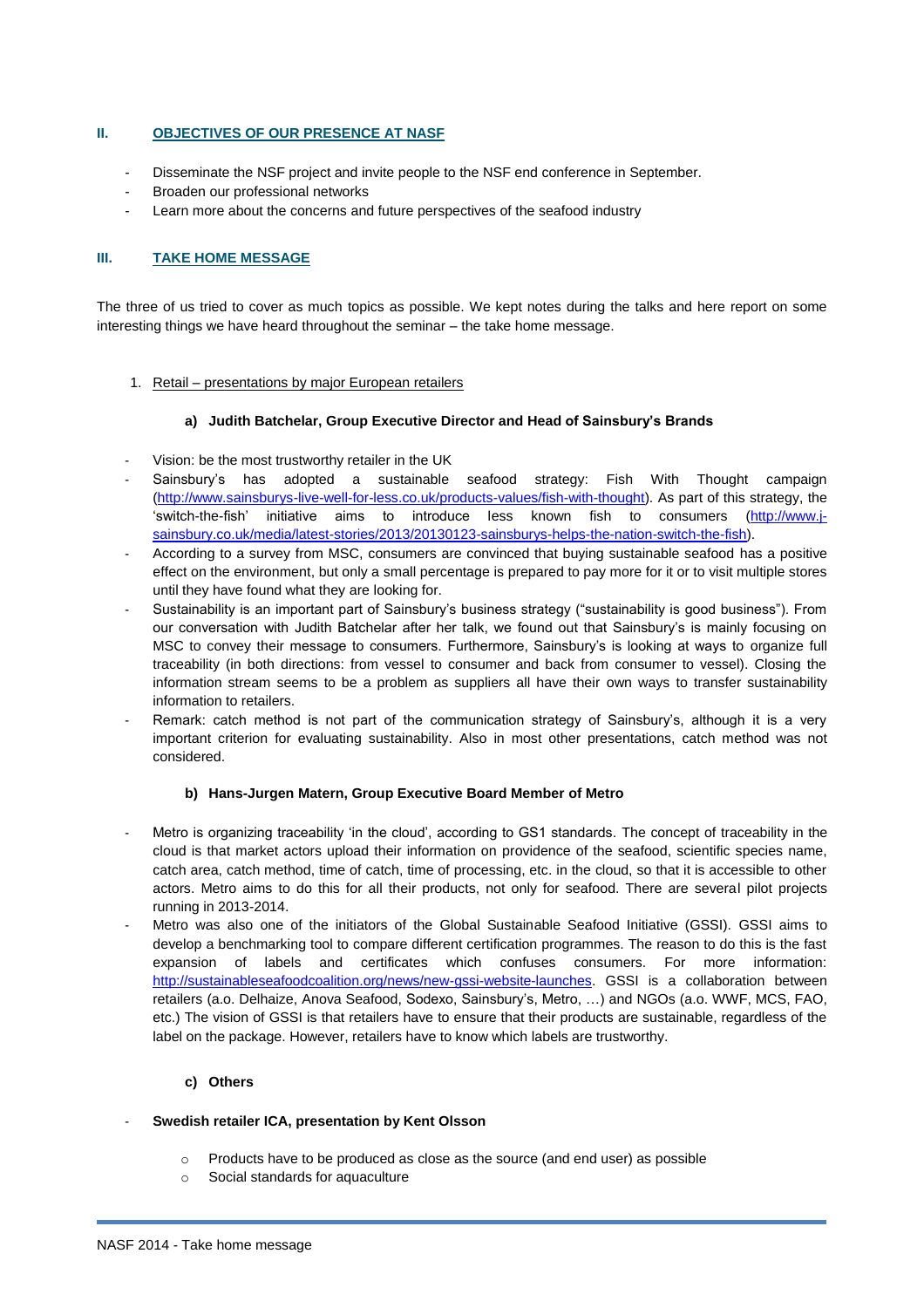### - **Belgian retailer Delhaize, presentation by Julien Mahieu**

- o Per capita fish consumption in Belgium is very low. Fish only constitutes 4.5% of the turnover of a store. Due to these low sale percentages, communication about the sustainability of seafood is limited. Delhaize chooses to communicate only about sustainability when it results in direct commercial benefit. According to market studies by Delhaize, their customers do not care so much about sustainability. The reason that they invest in sustainability is because they have to.
- o Delhaize explicitly treats sustainability in the 'strict sense': it *only* takes into account the health of the stocks. Also aquaculture is not part of the sustainability strategy.
- o Interesting: most consumers do not realize that salmon is farmed. Delhaize recommends retailers to communicate this clearly.
- o Kim and Arne were approached by Delhaize during the network dinner on Wednesday about the VALDUVIS project. They are interested in the VALDUVIS system.

## - **M&J Seafood, presentation by Mike Berthet**

- o The Skippers Catch Scheme [\(http://www.skipperscatch.com\)](http://www.skipperscatch.com/) ensures full traceability of the seafood. Impressive communication and business strategy. Some aspects: fishermen well-being, zerotolerance to IUU fishing, innovation, entrepreneurship, etc.
- o Remark: M&J Seafood supplies restaurants, not retailers. This position in the market allows them to carefully choose sustainable and high-end products.

### - **Panel discussion**

- o Inform staff on sustainability. This is a big challenge for large companies.
- o Sainsbury's: communication should be year-round, not limited to yearly actions.

#### 2. NASF Sustainability and Communications Seminar

## **a) Global state of fisheries and aquaculture by Arni Mathiesen, United Nations Food and Agriculture Organization (FAO)**

#### - **Some figures**

- o Worldwide, 58% of stocks are fully exploited, 12% are underexploited and 30% are overexploited.
- o Recommended per capita fish consumption is 15 kg/year (FAO 2012). In Africa and Latin-America, per capita fish consumption is around 9 kg/year, in Asia 20.7kg/year (FAO 2012).
- o The outlook for the future is disastrous for Africa, in all projected scenarios (model projections): per capita fish consumption will be between 5.5 and 6.4 kg/year (see table below).
- o In developing countries, both populations and incomes are increasing, resulting in a higher demand for animal protein, of which fish is often the most accessible (cheaper). There is, however, a gap between the increased demand for fish and the production. This could be solved by increasing aquaculture production (current growth rate of 4%/year). Capture fisheries are not expected to grow, and will most probably keep declining.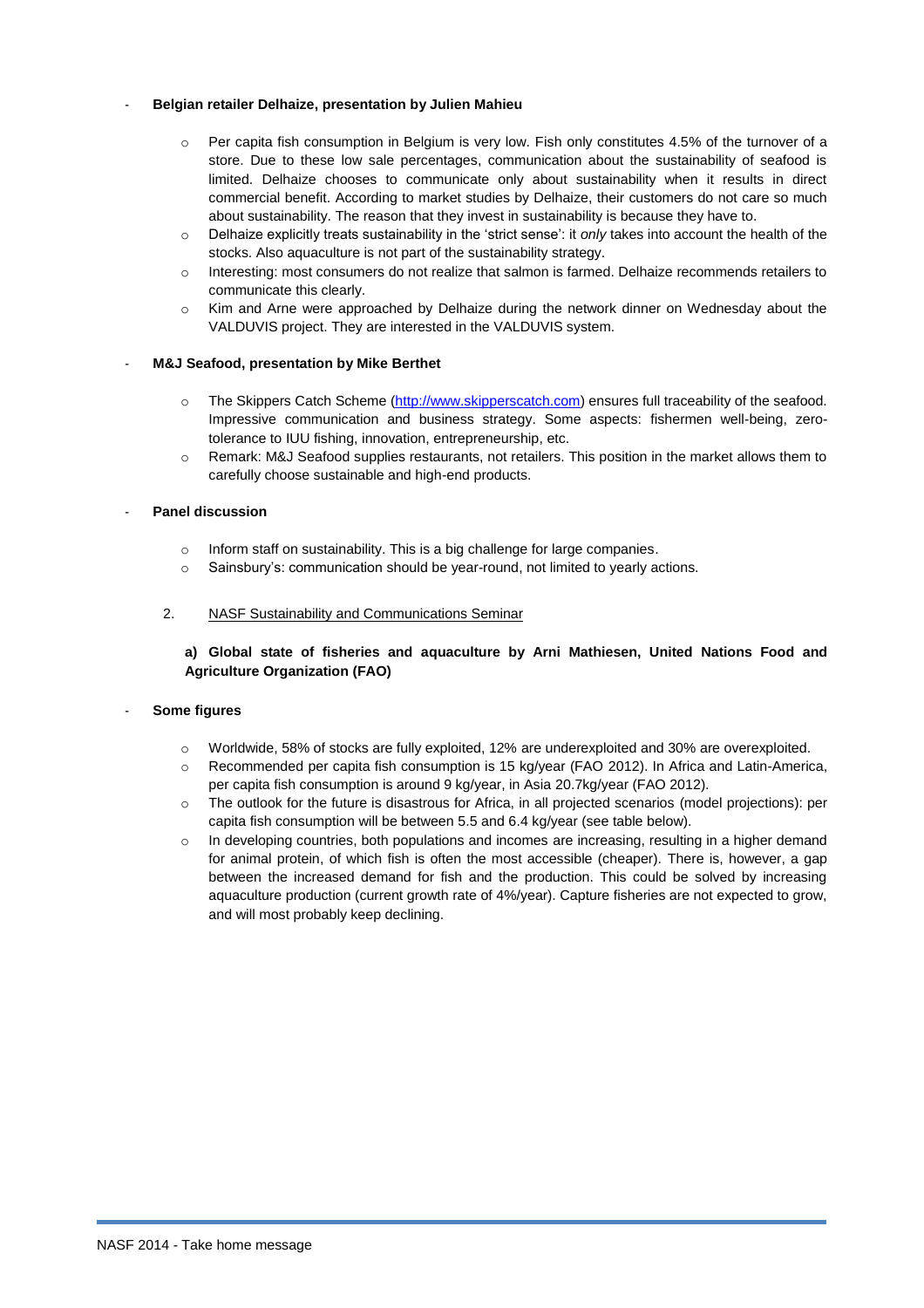#### **Who will benefit from increased fisheries and aquaculture production? (Personal note by Arne)**

Although I think that increasing aquaculture production is indeed part of the solution, I think that most speakers failed to recognize that the main problem is one of equity. In some parts of the world, per capita fish consumption by far exceeds the minimum recommended level of 15kg/year (24.1 kg/year in North America, 22 kg/year in Europe, 20.7 kg/year in Asia), whereas in other parts (Africa and Latin-America), fish consumption is around 9 kg/year. The reason for this is not a lack of fish in these areas, but an unequal distribution of resources and access rights.

'Fisheries agreements' allow industrialized nations (Europe, China, Russia) to buy access to fish in the EEZ of African countries, leaving coastal fishing communities with substantially less fish to catch (Alder and Sumaila 2004). Industrialized countries are offering peanuts in exchange for fishing rights worth millions of, thus abusing African countries' short term need for cash. An article in the New York Times (14/01/2008) even suggested a link between overfishing by European fishing fleets and migration of Western Africans to Europe (see link below).

In this context, the argument to increase aquaculture production to satisfy the increasing demand for fish protein should be taken with a pinch of salt. Agreed, increased aquaculture is part of the solution, but I have my doubts whether it will benefit the people who really need it. This argument was used by a Marine Harvest board member during the opening session of NASF. We would hear the same argument many more times in the next two days, always from board members or CEOs from large companies, to justify their expansion plans. I do not think that increased salmon production in Norway will feed hungry Africans.

The real question is not whether we should produce more to feed the world, but how we can redistribute access to resources. In industrialized countries, people have the choice between numerous sources of protein: red meat, poultry, fish, shellfish, eggs, beans, chickpeas, etc. People in these countries should be encouraged to eat less meat, less fish and more vegetables to help bridge the gap between demand and supply. Of course I didn't expect to hear anything like this from the powerful CEOs present at NASF. However, I think that the small scientific and NGO community present there should have addressed this issue in their presentations. Changing habits should be part of all discussions about food security.

#### Interesting reads:

[http://www.nytimes.com/2008/01/14/world/africa/14fishing.html?pagewanted=all&\\_r=0](http://www.nytimes.com/2008/01/14/world/africa/14fishing.html?pagewanted=all&_r=0) <http://www.u4.no/publications/corruption-and-commercial-fisheries-in-africa/> <http://jed.sagepub.com/content/13/2/156.short> (full text can be sent if interested)

### **b) Do we need a transition in fisheries? – World Bank**

The World Bank invests in local fisheries in developing countries in order to create sustainable economic opportunities.

#### - **Some figures**

- o 2/3 (!) of the world seafood trade (in value) is from developing to developed countries.
- o Also increasing demand for seafood in developed countries: shift from meat towards seafood.
- o Aquaculture will constitute 2/3 of fish consumption by 2030.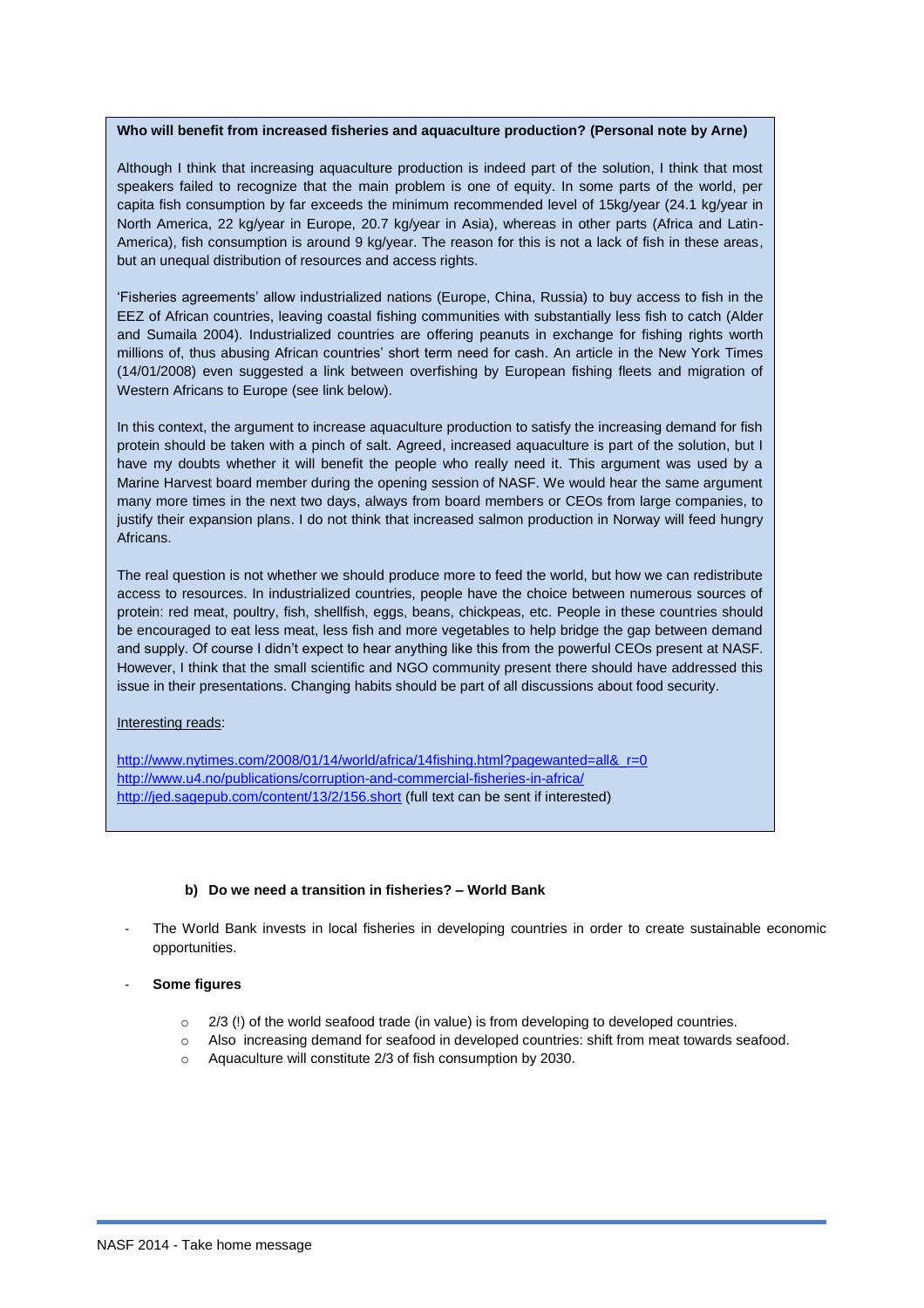| TABLE E.2: Summary Results for Year 2030 under Baseline and Alternative Scenarios |                 |                      |                   |                   |                   |                       |                   |         |
|-----------------------------------------------------------------------------------|-----------------|----------------------|-------------------|-------------------|-------------------|-----------------------|-------------------|---------|
|                                                                                   | <b>BASELINE</b> | <b>SCENARIO 1</b>    | <b>SCENARIO 2</b> | <b>SCENARIO 3</b> | <b>SCENARIO 4</b> | <b>SCENARIO 5</b>     | <b>SCENARIO 6</b> |         |
|                                                                                   |                 | <b>FASTER GROWTH</b> | <b>WASTE</b>      | <b>DISEASE</b>    | <b>CHINA</b>      | <b>CAPTURE GROWTH</b> | $CC-a$            | $C(-b)$ |
| <b>Total fish supply</b><br>(million tons)                                        | 186.8           | 194.4                | 188.6             | 186.6             | 209.4             | 196.3                 | 184.9             | 185.0   |
| Capture supply<br>(million tons)                                                  | 93.2            | 93.2                 | 93.2              | 93.2              | 93.2              | 105.6                 | 90.2              | 90.2    |
| Aquaculture supply<br>(million tons)                                              | 93.6            | 101.2                | 95.4              | 93.4              | 116.2             | 90.7                  | 94.7              | 94.8    |
| Shrimp supply<br>(million tons)                                                   | 11.5            | 12.3                 | 11.5              | 11.2              | 17.6              | 11.6                  | 11.5              | 11.4    |
| Salmon supply<br>(million tons)                                                   | 5.0             | 5.4                  | 5.1               | 5.0               | 6.1               | 5.0                   | 4.8               | 4.8     |
| Tilapia supply<br>(million tons)                                                  | 7.3             | 9.2                  | 7.4               | 7.3               | 7.4               | 7.2                   | 7.3               | 7.3     |
| <b>Fishmeal price</b><br>(\$/ton; % to baseline)                                  | 1,488.0         | 13%                  | $-14%$            | $-1%$             | 29%               | $-7%$                 | 2%                | 2%      |
| Fish oil price<br>(\$/ton; % to baseline)                                         | 1,020.0         | 7%                   | $-8%$             | $-0%$             | 18%               | $-6%$                 | 3%                | 3%      |
| CHN per capita consumption<br>(kg/capita/year)                                    | 41.0            | 43.3                 | 41.5              | 40.9              | 64.6              | 42.2                  | 40.7              | 40.7    |
| AFR per capita consumption<br>(kg/capita/year)                                    | 5.6             | 5.9                  | 5.8               | 5.6               | 5.4               | 6.4                   | 5.5               | 5.5     |

Note: CC-a = climate change with mitigation, CC-b = climate change without drastic mitigation, CHN = China, AFR = Sub-Saharan Africa.

# **c) Sustainable Fisheries Management and the benefits it provides for the USA seafood industry- John Connelly**

- John Connelly gives an interesting talk about fisheries management in the US: the Magnuson-Stevens act (1976) and the legal bodies and stakeholder participation that ensure responsible management.
- Yearly, almost 1 billion dollar goes to research.
- Connelly is skeptical about third party certification schemes: what are the benefits for the industry if the same things are already covered in the Magnuson-Stevens act? Connelly thinks that no extra money should be spent on third party certification as US law already provides a good framework for the industry to act in.
- European fisheries commissioner Maria Damanaki recently said this about the US management system:
	- $\circ$  "I want to pay tribute to the U.S. for their great achievements in managing fisheries in accordance with the best available science and ending overfishing, based on the Magnuson-Stevens Act. The U.S. has shown us the way on sustainability." (Maria Damanaki to Pew Foundation and Ocean Conservancy, January 2014).

# **d) 'Sustainability' for Royal Greenland – Mikael Thinghuus**

## - **Background**

- o Fishing is the only industrial branch in Greenland.
- o Royal Greenland is the most important employer of Greenland.
- o The government has full ownership of the company. At the beginning of the financial crisis, Greenland had to borrow 100 million dollars to pump into the company.
- Strong focus on sustainability. Align individual and collective interests: both positive incentives and sanctions are in place to ensure responsible fishing.
- Recommendations:
	- o Sustainability should not be driven by consumers and NGOs, but by policy makers and the industry.
	- o Invest in science.
	- o Incentives are required to drive motivation.
	- o Invest in technology.
	- o Controls and sanctions are necessary but not sufficient.